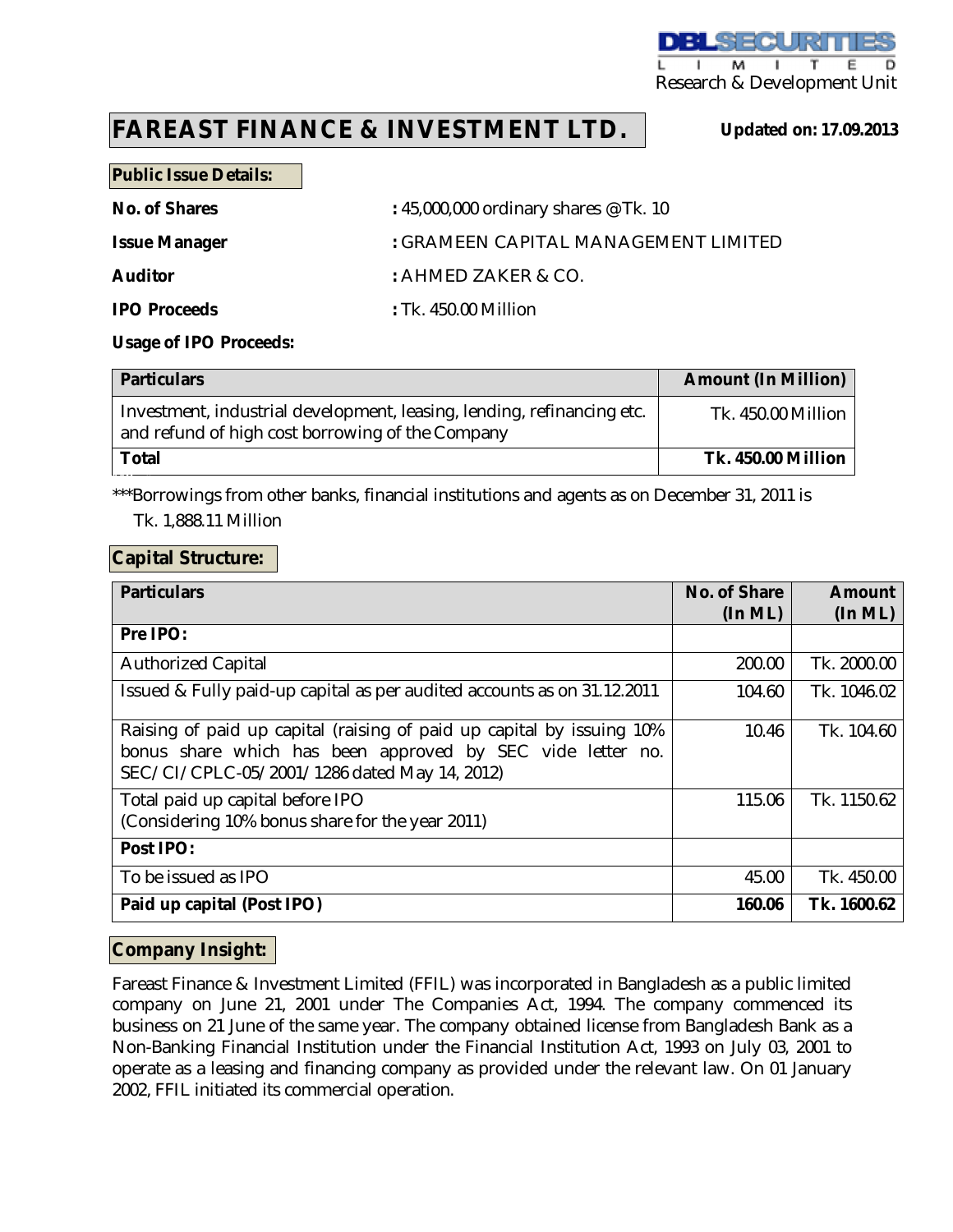## **Nature of Business:**

The company extends lease finance for all types of machinery, equipment, household durables including vehicles for the purpose of industrial, commercial, agricultural and personal use in Bangladesh and also term finance to its clients within the purview of the Law.

# **Company Snapshots:**

| <b>Sector</b>          | $:$ NBFI                         |
|------------------------|----------------------------------|
| <b>Paid Up Capital</b> | : Tk. 1150.62 Million (Pre IPO)  |
| <b>Paid Up Capital</b> | : Tk. 1600.62 Million (Post IPO) |
| EPS (Pre IPO)          | : Tk. 1.04                       |
| <b>EPS (Post IPO)</b>  | : Tk. 0.18 (HY $\sim$ 0.09)      |
| <b>Sector P/E</b>      | : 26.87 Times                    |
| <b>NAV</b>             | $:$ Tk. 11.59                    |
| <b>Year End</b>        | : December                       |

## **Associates, subsidiary/related holding company:**

| Name of the Company    | <b>Relation</b>          | Nature of business of the company |
|------------------------|--------------------------|-----------------------------------|
| Fareast Stocks & Bonds | <b>Associate Company</b> | Act as depository participant and |
| Limited                | (50% shares holding)     | stock dealer.                     |

## **Customer providing 10% or more Revenues:**

Fareast Stocks & Bonds Limited, an associate of FFIL is one of the customers provided 37.17% of revenue in the year 2011.

## **Financial Performance:**

| <b>Particulars</b>                  | 2011     | 2010       |
|-------------------------------------|----------|------------|
| Interest Income                     | 678.45   | 435.05     |
| <b>Interest Expenses</b>            | (505.66) | (370.05)   |
| Net Interest Income                 | 172.78   | 64.99      |
| <b>Investment Income</b>            | (16.78)  | 234.70     |
| Other Operating Income              | 71.76    | 133.04     |
| <b>Total Operating Expenses</b>     | (58.99)  | (62.10)    |
| <b>Operating Profit</b>             | 172.59   | 375.60     |
| Net Income                          | 108.60   | 228.08     |
| Paid Up Capital                     | 1,046.01 | 871.68     |
| <b>Total Shareholder Equity</b>     | 1,732.84 | 1,624.25   |
| <b>Fixed Assets</b>                 | 24.14    | 11.88      |
| <b>Fixed Deposit</b>                | 204.88   | 107.29     |
| Cash Flow From Operating Activities | 243.27   | (1,049.34) |
| <b>Unclassified Loans</b>           | 4,568.84 | 3,554.95   |
| <b>Classified Loans</b>             | 375.40   | 313.46     |
| Loan, Advances & Leases             | 4,944.25 | 3,868.42   |
| <b>Term Deposits</b>                | 2,322.86 | 1,171.20   |